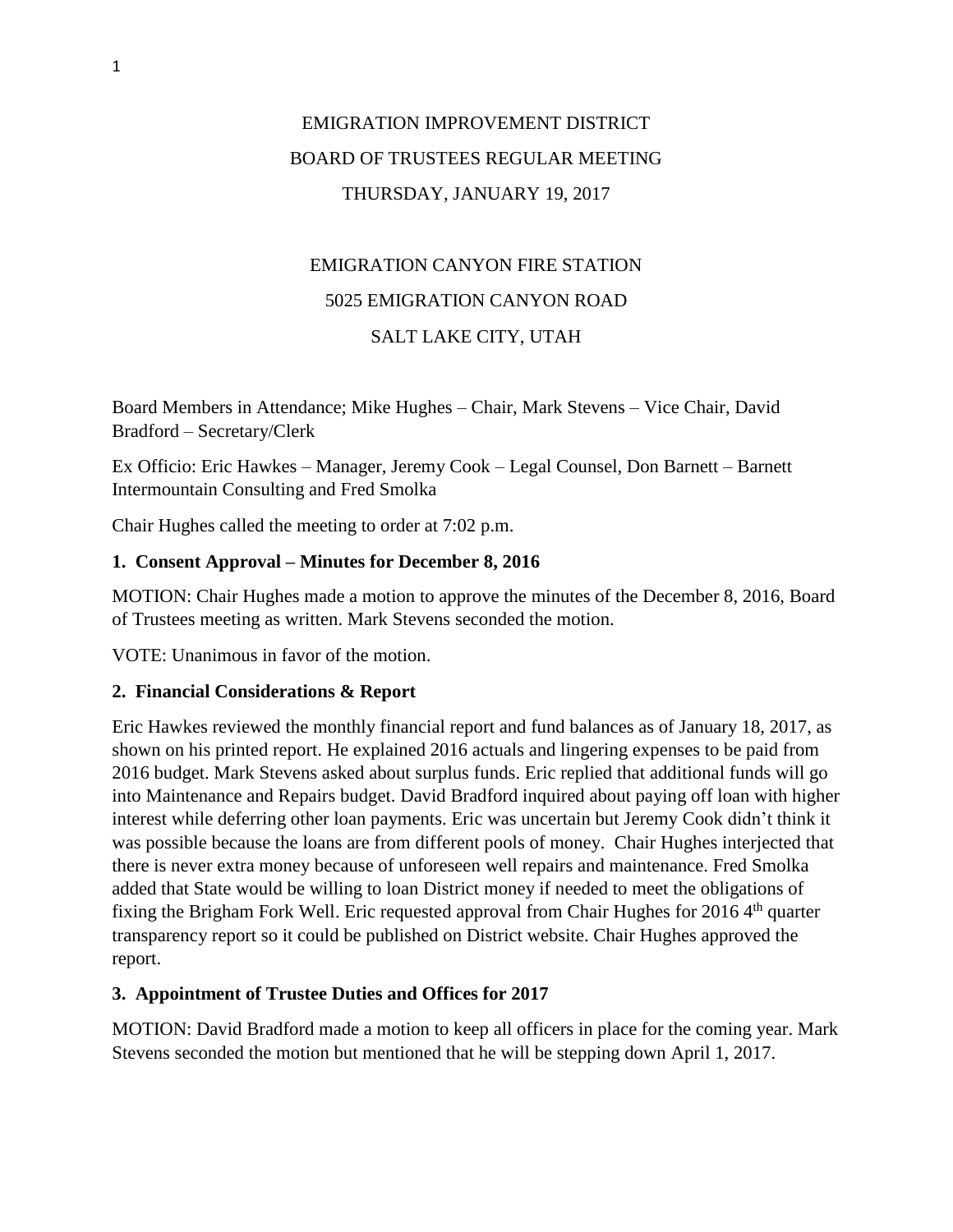### VOTE: Unanimous in favor of the motion.

### **4. Propose to set up "Emigration Canyon Improvement District" ie (ECID) as DBA**

Jeremy Cook thoroughly discussed the process of officially changing District name from Emigration Improvement District to Emigration Canyon Improvement District. Chair Hughes interjected that it should be done as a DBA so it won't affect bonds and obligations in a different name. He mentioned possible issues with the District's website but Eric didn't think it should be a problem. David Bradford remarked that the name change was to help eliminate confusion. Jeremy talked about possible ramifications with a name change and possible complications with banking. Eric replied that it is a process to change all contacts and information but it shouldn't affect banking. He remarked that now is a good time to make the change. Boards members sited positive reasons for name change. Jeremy suggested that Eric do some more research before proceeding with another public hearing and official name change process.

#### **5. Systems Repair and Maintenance Report**

Eric Hawkes discussed issues with the fire hydrants especially ones located on the main canyon road. He also explained 7 needing maintenance in Emigration Oaks, several in Killyons, Pinecrest and other areas for a total of 33. Eric pointed out that most of the hydrants need to be raised. David Bradford asked about the cause of maintenance. Eric informed that it is mostly due to snow and the steep canyon terrain. He added that a couple of hydrants are not accessible. Eric explained how a 12" to 18" collar increase would solve most issues. David asked if raising hydrants increased their vulnerability. Chair Hughes interjected that raising the hydrants decrease their chances of freezing. Fred Smolka added that increased height makes hydrants more visible. Chair Hughes suggested to employ efforts to keep hydrants dug out and always accessible. Eric suggested including fire hydrant awareness in newsletter to solicit public involvement. He estimated maintenance cost of each hydrant at approximately \$500.00 or less and further explained the process. David asked about earth movement and recurring maintenance. Eric replied that raising hydrants would be the solution for many without having to relocate them. Chair Hughes advocated for Eric to start hydrant maintenance project including digging out of all hydrants buried in the snow.

#### **6. New Merchant Account Provider for Munibilling Software**

Eric Hawkes talked about the new Merchant Provider and changes from a flat rate to a tiered rate. David Bradford asked if there was a difference in collection for the District. Eric stated that there wasn't, the fee is taken out by the service provider. He stated that E-checks haven't changed, they are the same rate. Eric explained that the new system allows an auto-pay option, residents just need to fill out a form. David asked if it allows notification of payment. Eric assumed that it does but he will check into it. Mark Stevens asked if the new system will make it easier for equalized payments. Eric replied that a lot of people requested an equal payment option. Fred Smolka asked if residents will still receive a statement. Eric stated that they will and clarified for Jeremy Cook that all customer's information is stored with the Merchant Provider Munibilling and not with the District. Eric explained the equal billing process and informed that all bills are reconciled in September.